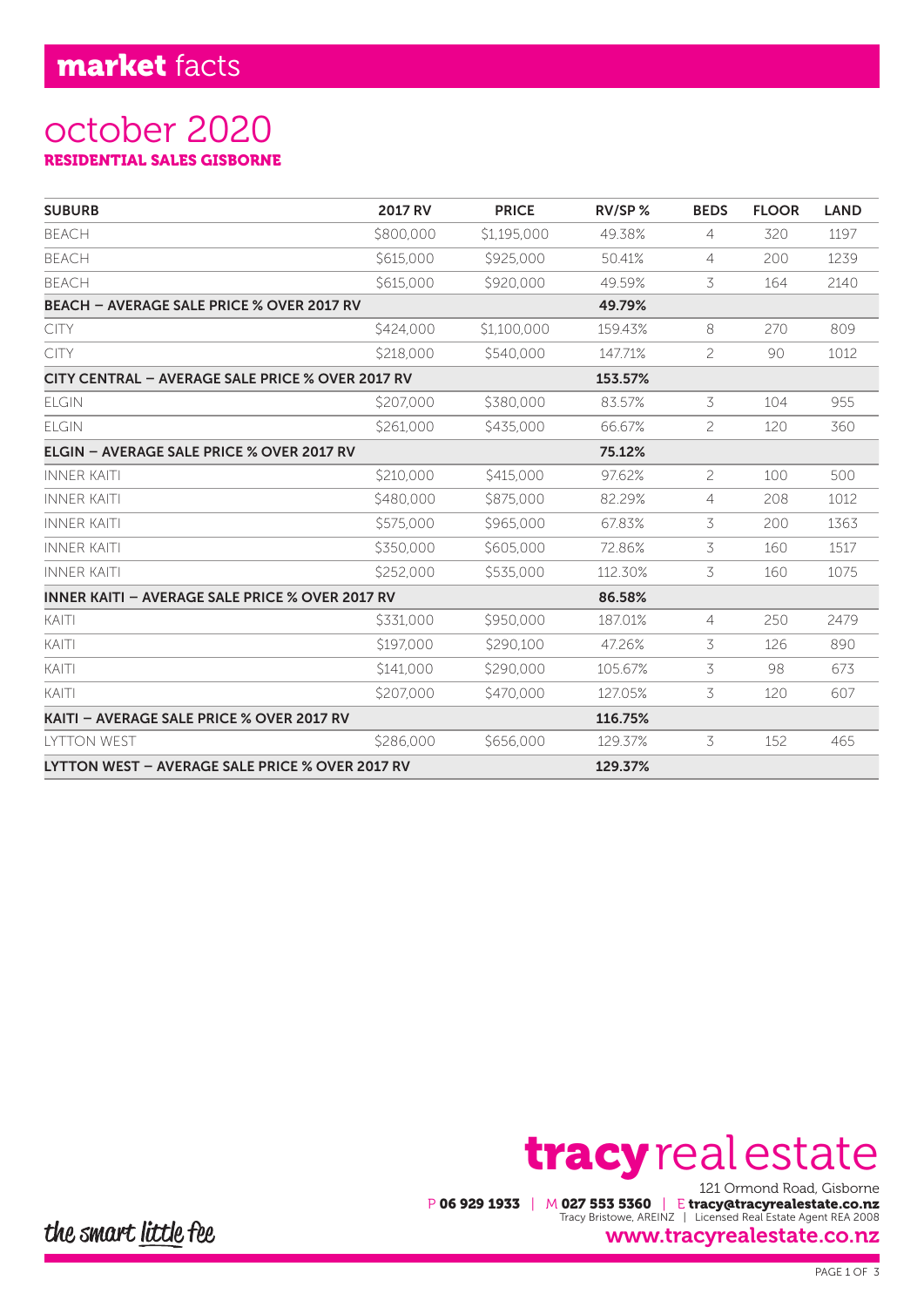| <b>SUBURB</b>                                   | <b>2017 RV</b> | <b>PRICE</b> | RV/SP%  | <b>BEDS</b>    | <b>FLOOR</b> | <b>LAND</b> |
|-------------------------------------------------|----------------|--------------|---------|----------------|--------------|-------------|
| <b>MANGAPAPA</b>                                | \$259,000      | \$540,000    | 108.49% | $\overline{2}$ | 80           | 811         |
| MANGAPAPA                                       | \$231,000      | \$590,000    | 155.41% | 3              | 111          | 673         |
| MANGAPAPA                                       | \$237,000      | \$550,000    | 132.07% | $\overline{c}$ | 90           | 597         |
| MANGAPAPA                                       | \$301,000      | \$635,000    | 110.96% | 3              | 120          | 1022        |
| MANGAPAPA                                       | \$310,000      | \$630,000    | 103.23% | 3              | 111          | 754         |
| MANGAPAPA                                       | \$375,000      | \$600,000    | 60.00%  | 3              | 150          | 948         |
| MANGAPAPA                                       | \$320,000      | \$530,000    | 65.63%  | 4              | 131          | 864         |
| <b>MANGAPAPA</b>                                | \$313,000      | \$480,000    | 53.35%  | 3              | 130          | 607         |
| MANGAPAPA                                       | \$404,000      | \$760,000    | 88.12%  | 7              | 200          | 1158        |
| MANGAPAPA                                       | \$291,000      | \$505,000    | 73.54%  | 3              | 100          | 1370        |
| MANGAPAPA                                       | \$214,000      | \$511,000    | 138.79% | $\overline{c}$ | 81           | 415         |
| MANGAPAPA                                       | \$169,000      | \$360,000    | 113.02% | 3              | 100          | 716         |
| MANGAPAPA                                       | \$266,000      | \$585,000    | 119.92% | 3              | 126          | 635         |
| MANGAPAPA - AVERAGE SALE PRICE % OVER 2017 RV   |                |              | 101.73% |                |              |             |
| <b>OUTER KAITI</b>                              | \$384,000      | \$725,000    | 88.80%  | 7              | 230          | 756         |
| <b>OUTER KAITI</b>                              | \$173,000      | \$448,000    | 158.96% | $\overline{4}$ | 110          | 951         |
| <b>OUTER KAITI</b>                              | \$130,000      | \$167,000    | 28.46%  | 3              | 100          | 683         |
| <b>OUTER KAITI</b>                              | \$195,000      | \$430,000    | 120.51% | 5              | 190          | 1029        |
| <b>OUTER KAITI</b>                              | \$335,000      | \$570,000    | 70.15%  | 3              | 140          | 983         |
| <b>OUTER KAITI</b>                              | \$154,000      | \$400,000    | 159.74% | 3              | 102          | 655         |
| <b>OUTER KAITI</b>                              | \$200,000      | \$400,000    | 100.00% | 3              | 110          | 942         |
| OUTER KAITI - AVERAGE SALE PRICE % OVER 2017 RV |                |              | 103.80% |                |              |             |
| RIVERDALE                                       | \$745,000      | \$1,430,000  | 91.95%  | 3              | 285          | 2602        |
| RIVERDALE                                       | \$675,000      | \$1,230,000  | 82.22%  | 4              | 257          | 1875        |
| <b>RIVERDALE</b>                                | \$314,000      | \$621,000    | 97.77%  | 3              | 130          | 2023        |
| RIVERDALE - AVERAGE SALE PRICE % OVER 2017 RV   |                |              | 90.65%  |                |              |             |
| <b>TE HAPARA</b>                                | \$287,000      | \$445,000    | 55.05%  | 3              | 110          | 1012        |
| TE HAPARA                                       | \$287,000      | \$539,000    | 87.80%  | 3              | 110          | 607         |
| <b>TE HAPARA</b>                                | \$292,000      | \$625,000    | 114.04% | 3              | 111          | 663         |
| <b>TE HAPARA</b>                                | \$297,000      | \$535,000    | 80.13%  | 3              | 113          | 1026        |
| <b>TE HAPARA</b>                                | \$156,000      | \$416,000    | 166.67% | 3              | 110          | 638         |
| <b>TE HAPARA</b>                                | \$399,000      | \$640,000    | 60.40%  | 4              | 154          | 647         |
| <b>TE HAPARA</b>                                | \$191,000      | \$440,000    | 130.37% | 3              | 110          | 868         |
| TE HAPARA                                       | \$221,000      | \$430,000    | 94.57%  | $\mathbf{1}$   | 70           | $\bigcirc$  |
| TE HAPARA                                       | \$264,000      | \$830,000    | 214.39% | 4              | 152          | 1118        |
| <b>TE HAPARA</b>                                | \$237,000      | \$473,000    | 99.58%  | 3              | 100          | 607         |
| <b>TE HAPARA</b>                                | \$258,000      | \$465,000    | 80.23%  | 3              | 110          | $\circ$     |
| TE HAPARA                                       | \$224,000      | \$540,111    | 141.12% | 3              | 120          | 700         |
| TE HAPARA - AVERAGE SALE PRICE % OVER 2017 RV   |                |              | 84.55%  |                |              |             |

## 121 Ormond Road, Gisborne tracy real estate

P 06 929 1933 | M 027 553 5360 | E tracy@tracyrealestate.co.nz Tracy Bristowe, AREINZ | Licensed Real Estate Agent REA 2008

the smart little fee

### www.tracyrealestate.co.nz